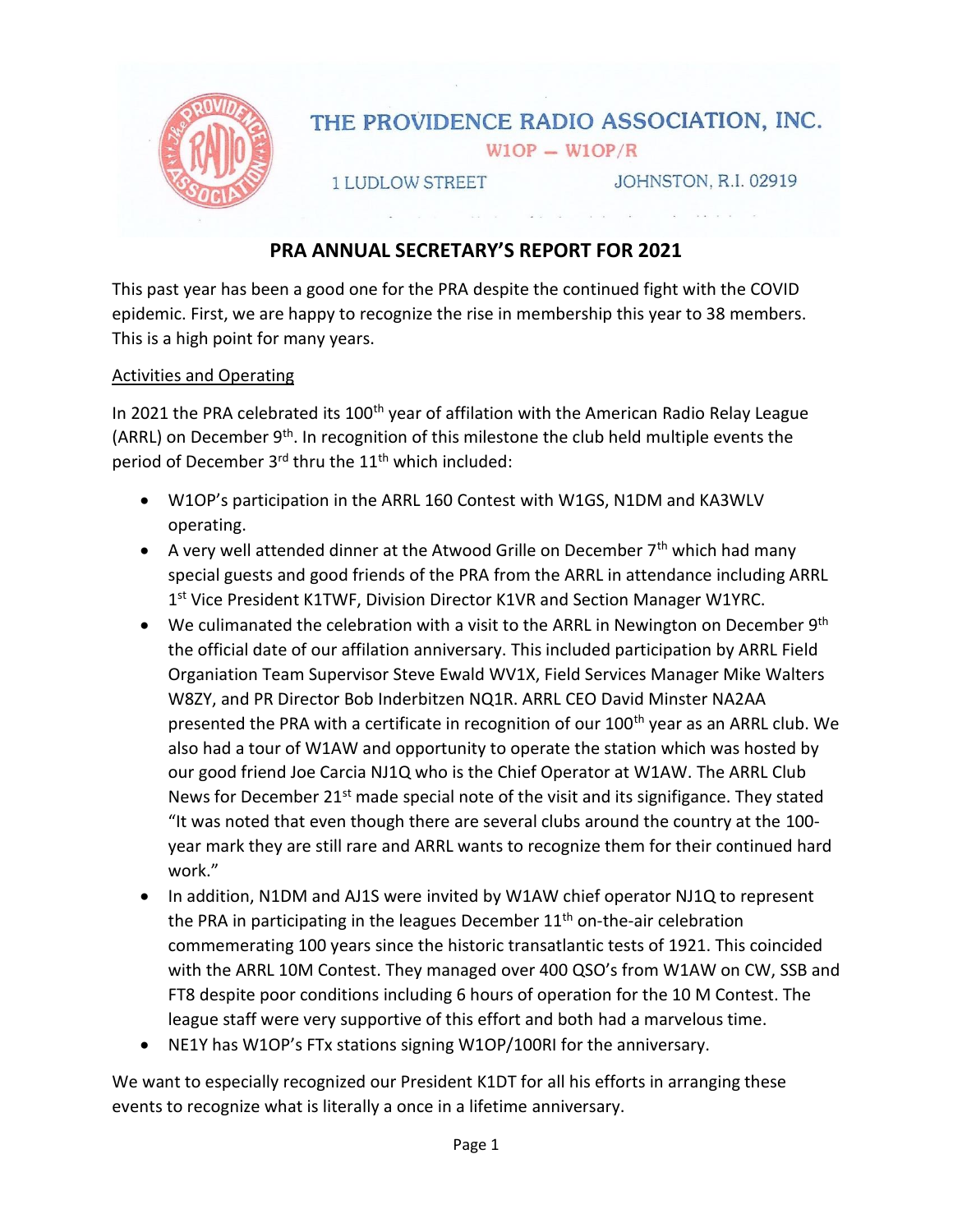

As in past years during 2021 W1OP became many hams RI contact for WAS. These added to the over 116,000 QSO's W1OP has in its LOTW account. Despite COVID restricting the clubs contesting efforts for the first half of 2021 W1OP still managed noteable activity with over 22,000 QSO's this year, most using the remote stations.

Of special note is that NE1Y and helpers have completed over 75,000 FTx QSO's since January 21, 2019 which has resulted in the PRA having 197 DXCC entities (digital) confirmed along with a digital Worked All Zones and Digital WAS on all bands from 80 thru 10M, including the WARC bands. FTx operation also occurred on 160 and 6 M with notable totals piling up on those bands. The club currently has a mixed DXCC total of 314.

Contests operated from W1OP in 2021 both remote and in person included the ARRL RTTY Roundup, ARRL DX Phone Contest, New England QSO Party, ARRL Field Day, ARRL 160 Test and the FT Roundup in December, along with token apperances in the ARRL CW and Phone Sweepstakes and CQ World-Wide CW in November.

Starting off the year with a first for the PRA, NE1Y managed a 1<sup>st</sup> place in RI and  $4<sup>th</sup>$  place in the New England Division in the 2021 ARRL RTTY Roundup operatiing W1OP remotely from his winter QTH in Naples, FL.

NE1Y also operated W1OP remote from FL for the ARRL DX Test in SSB amassing 89 QSO's with 48 multipliers with 37 DX for 10,512 points. Several other members operated their home stations and submitted Club Aggregate scores. We should note that W3LPL was FIRST in the world for the Multi/2 transmitter class from his Maryland superstation.

NE1Y and KA3WLV did a casual operation for the New England QSO Party.

On May 8, K1DT activated the Club station for the Armed Forces Day Cross-Band Test, using the original "NAVRADSTA(T) Newport" callsign NAF. This is significant as our club's Collins 237B-1 Log Periodic Antenna was originally in use at this station in Beavertail. NAF operated SSB transmitting on 4013.5, 7542.0, and 14383.5, listening on the adjacent Amateur bands. The callsign and permission was secured by the help of Frank, W3LPL.

The club's annual participation in the ARRL Field Day this year from the clubhouse resulted with W1OP as  $1<sup>st</sup>$  in the 3D class with 6942 points earned by 22 members and 9 guests participating. This was a result of 1047 CW QSO's, 1044 Phone QSO's and 54 Digital QSO's.

W1GS, KA3WLV and N1DM did a one night effort for the ARRL 160 test in December. Despite this limited operation they managed 377 QSO's. They ended the contest morning by meeting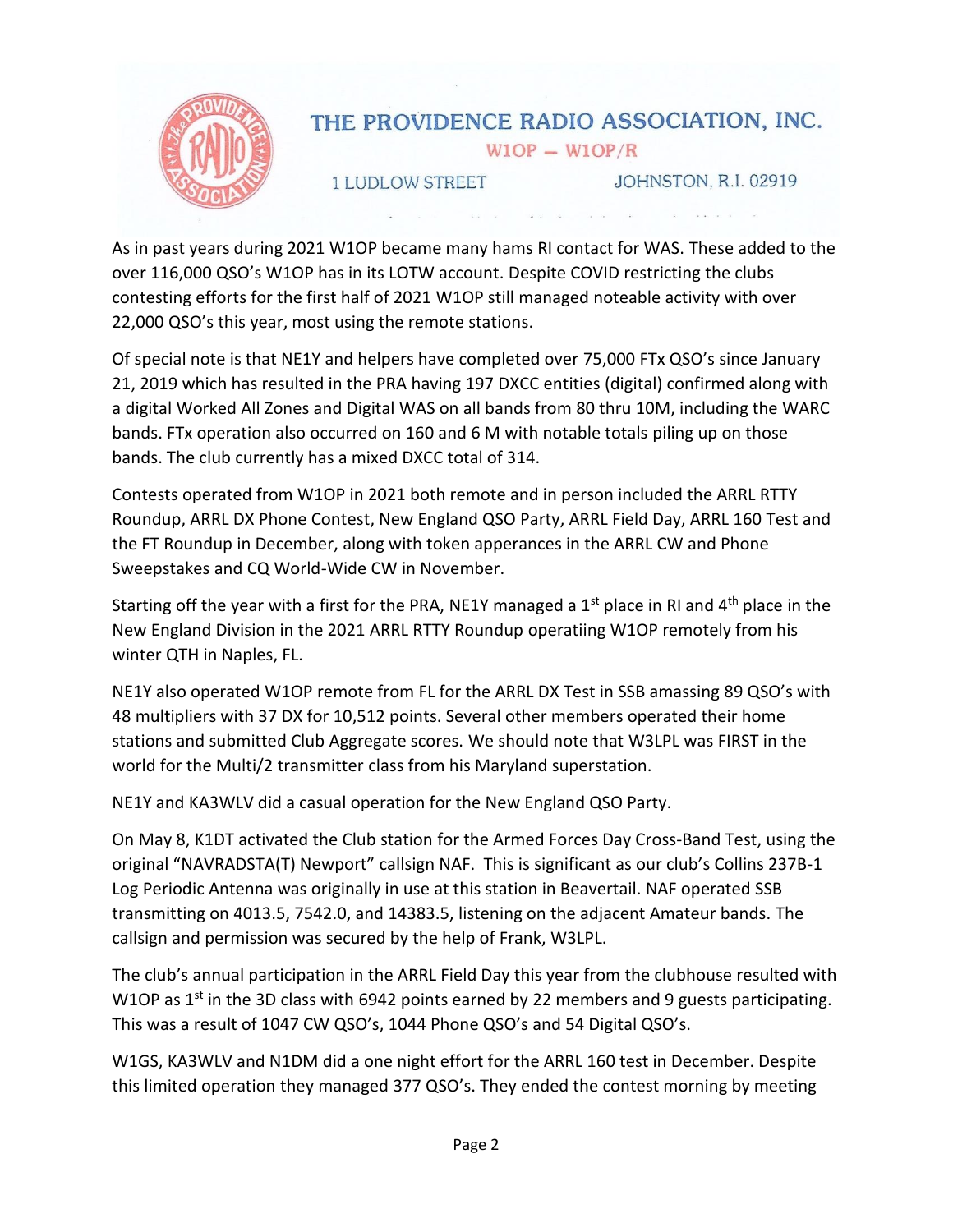

with K1MD, who operate from his home QTH, at Homefires Restaurant in Johnston for a well deserved Saturday morning breakfast.

Also, in December NE1Y and KA3WLV participated in the FT Roundup amassing 536 QSO's with 86 multipliers including 38 DX resulting in a 5<sup>th</sup> place in the world for Multi-Ops stations (along with 1<sup>st</sup> in RI and 3<sup>rd</sup> in North America).

On Dec 11, W1OP participated in the 160-Meter Transatlantic Centenary QSO Party, earning certificates from the ARRL, RSGB, and the Radio Club of America.

In addition K1MD, K1VSJ, N1DM, W1ER and W3LPL (obviously) among others have been active contesting from their home and winter stations.

As we move into our second year of the club's weekly DMR net we are having great success with in excess of 9 check-ins a week from throughout New England, Florida and Arizona on Sunday evenings.

We cannot forget our members who were elated be able to participate in-person for Near-Fest this year along with the New England Division Convention. The rebooting of these events after shutdowns due to COVID was welcomed by all. The PRA was represented by 7 members at the New England Division Convention which was held for the first time in a new venue in Marlborough, MA. Near-Fest saw participation by 16 PRA members along the 'Boulevard of Broken Dreams'.

No PRA year is complete without our annual pilgramage to the famous Olyneyville New York System restaraunt. Twenty of us gathered in October for award winning "Hot Weiners".

Sadly, due to a COVID spike in RI in late December we were forced to cancel the in-person Holiday Party, but most members showed up on Zoom to tip a glass of their favorite adult beverage.

# House Committee

This year many members have participated in multiple work parties at the club. This has resulted in removing encroaching trees and also refurbishment of the ground radials used on our two inverted L type antennas. Also, wire antennas that were damaged in storms and by falling branches have been repaired and located back in their original locations.

Among those participating in work parties this year were: K1DT, N1BBM, WA1WEE, W1EYH, KC1OPN, KC1MSH, AC1GE, W1OSP, KZ1K, AC1IJ, NE1Y, KA3WLV and W1ESQ.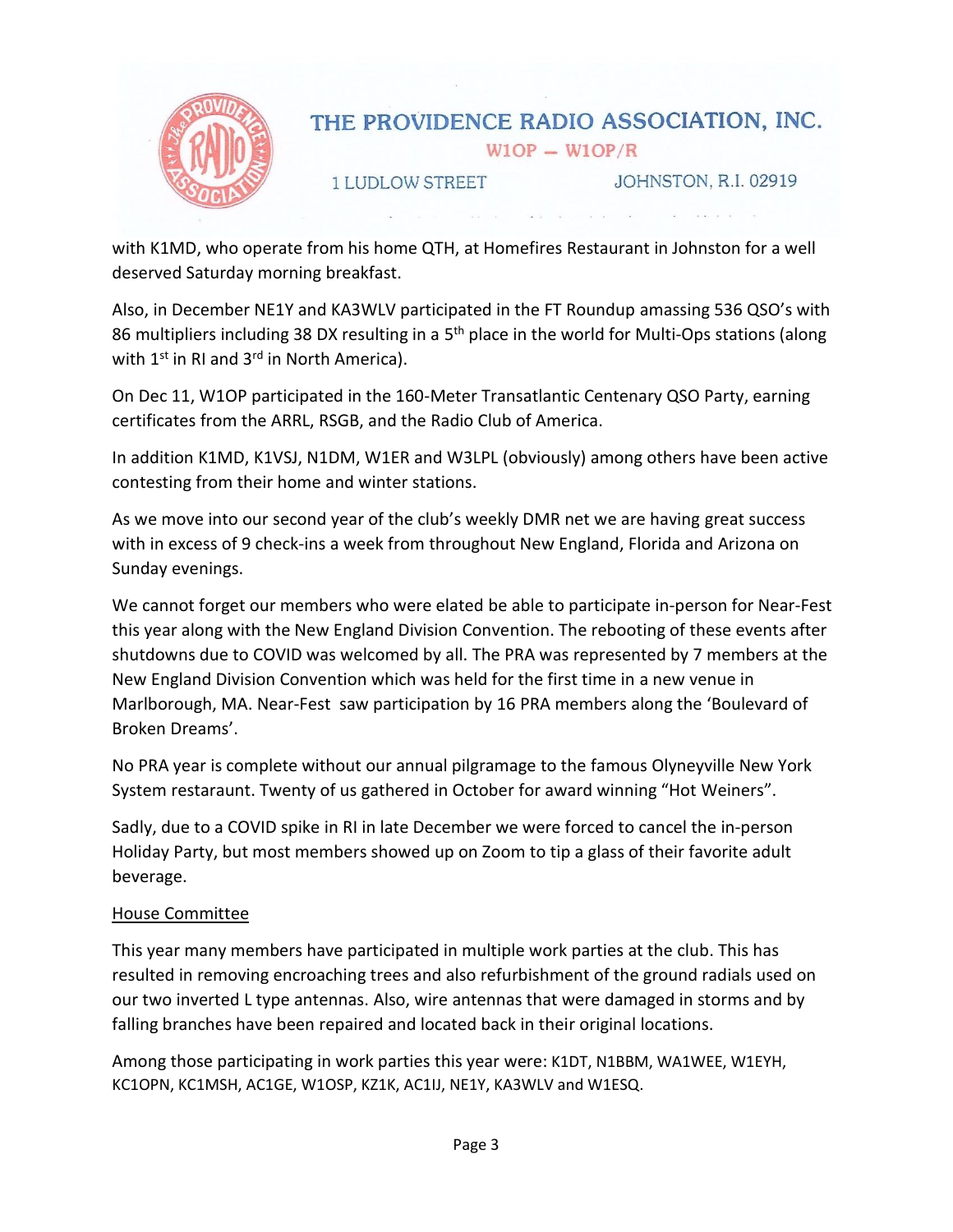

## Donations

The very generous donation by W1IUP to start our New Member Fund was much appreciated, along with his donations of a new laptop to the club and the replacement of the TV damaged by lightning.

Among the other donations received this year are from NE1Y for his continued support of our internet service and loan of equipment for the remote FTx station and W1ESQ for providing Zoom access for our meetings along with K1DT for numerous items. N1DM donated a power supply to restore one of the PC's damaged by lightning and also arranged for donation of a commercial UPS to the PRA.

Many other members have donated material to projects in the club this year.

# **Publicity**

K1DT has been invited to discuss amateur radio twice this year on the TV show "White House Chronicles" including once from the clubhouse. Dave did a great job representing amateur radio on a program that airs on 200 plus PBS stations nationwide and on SiriusXM radio.

# Technical Committee

The lightning strike in the middle of the year did considerable damage to TV's, monitors and PC's at the club. W1IUP was kind enough to replace the TV that did not take well to the lightning. He also donated a new Microsoft Surface PC to the club. In addition NE1Y, KA3WLV and N1DM had to perform some PC repairs and replacements to get things back to normal. K1DT has obtained the material to add some lightning protection to the building power system that will be installed in the near future.

This incident reminded us of the need to have emergency power on-site for our internet connectivity and the two repeaters. With that in mind N1DM was able to obtain a surplus 2200 VA commercial UPS. Once its batteries are replaced in should provide a adequate backup for the internet gateway, remote station PC's and repeaters.

KA3WLV has done a great job of keeping the two remote stations running including performing antenna repairs and keeping the PC's operating correctly when remote resets do not work. Thanks to Bob for all his efforts.

Included in the multiple work parties this year were restringing antennas that had been damaged and other such projects to keep our multiband capability where we need it to be.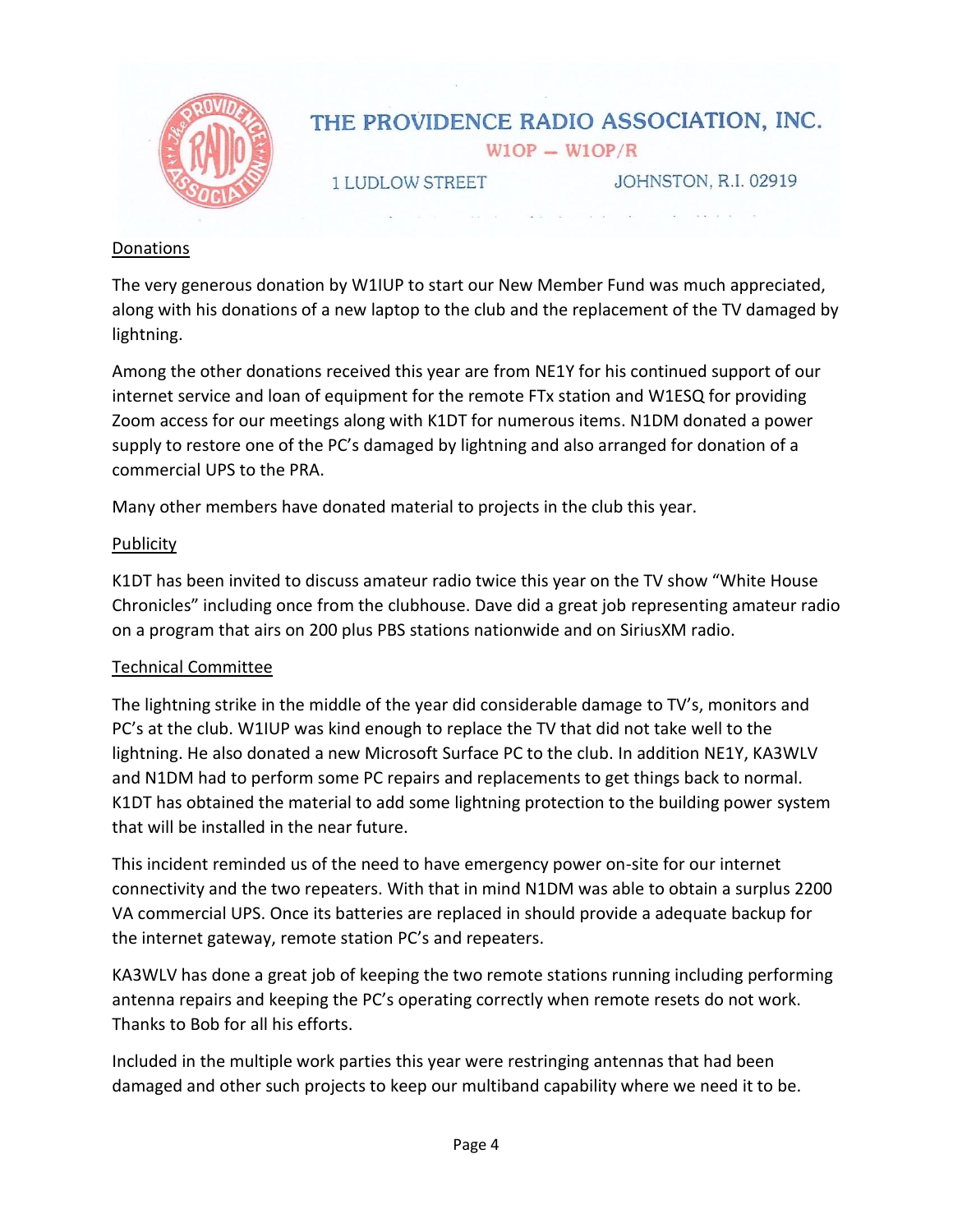

K1DT has rebuilt the selsyn box for the Log Periodic and when the spring comes it is ready to install on the tower.

In December K1DT realigned the duplexer on the DMR repeater and added a High Pass Filter to the input of the 220 repeater. The result was greatly inproved performance of the DMR repeater and also resulted in less HF QRM getting into the 220 repeater.

N1DM and K1DT made some improvement to our RF ground system over the year including making the RF ground available in studio A.

## Licensing and Upgrades

In the licensing area, KA3WLV has successful run through a couple of exams to get to his Extra license after many years as a ham. Congratulations to Bob for his accomplishment.

## Other items

The club since its inception has supported the technical education of our members and the 2021 Zoom technical series has been very successful with a wide ranging group of presentations from W1CA, W1PRA, W1IUP, AJ1S, W1ER and N1DM. In addition NE1Y has explained the use of the remote system at various meetings. We thank these members for their sharing their expertise.

Being an election yeaar for the ARRL New England Director, the PRA hosted individual ZOOM meetings and Q&A sessions with each of the 3 candidates; Fred Hopengarted K1VR, Tom Frenaye K1KI and Fred Kemmerer AB1OC. At these well attended sessions we learned a lot about each candidate, gained insite into the ARRL field organization, and had stimulating discussions on the future of Amateur Radio.

The club has a new newsletter, "The Old Professor", under the editorship of W1ER. The quality of the newsletter is great and it is eagerly anticipated each quarter by the membership. This years three issues show a considerable amount of activity and articles contributed by members on their ham radio experiences and knowledge.

AC1GE had recommended the PRA form a New Products Committee to develop a gadget that the club could market to other hams. Rachel was appointed chairperson for this committee and held a start up meeting in November at which many ideas were brought up and some issues that need to be resolved were discussed.